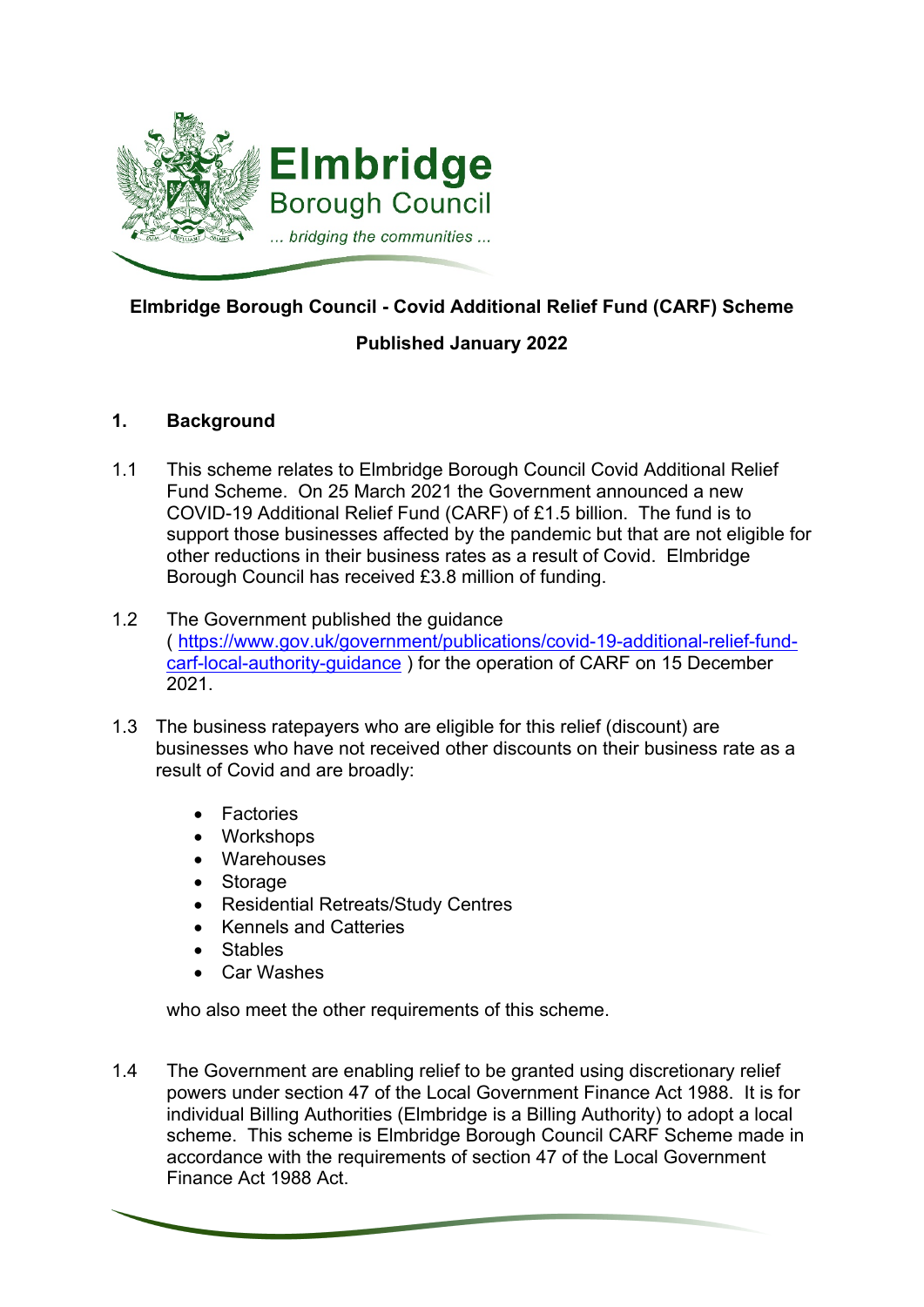#### **2. Elmbridge BC CARF scheme**

- 2.1 In developing and implementing their schemes local authorities must:
	- a. not award relief to ratepayers who for the same period of the relief either are or would have been eligible for the Extended Retail Discount (covering Retail, Hospitality and Leisure), the Nursery Discount or the Airport and Ground Operations Support Scheme (AGOSS),
	- b. not award relief to a hereditament for a period when it is unoccupied (other than hereditaments which have become closed temporarily due to the government's advice on COVID-19, which should be treated as occupied for the purposes of this relief), and
	- c. direct their support towards ratepayers who have been adversely affected by the pandemic and have been unable to adequately adapt to that impact.

The relief should be applied after mandatory reliefs and other discretionary reliefs have been applied.

- 2.2 The Council will need to ensure that it stays within the total amount of funding available. Currently, there are no indications from government that any additional funding will be made available.
- 2.3 In summary the government have indicated that the following business sectors would most likely not be eligible for CARF (as they would have already been eligible for support from another government scheme):
	- $retail$ ,
	- **•** hospitality,
	- **leisure**.
	- nurseries,
	- **airports.**

The Council acknowledges that these are wide ranging groups, however eligibility is dependent upon if you would have not been eligible for Discounts under 2.1 (a), if you were not eligible for a discount under 2.1(a) above and fall into one of these broad categories you may be eligible for this discount, subject to the other conditions and exclusions which apply to this scheme.

- 2.4 Hereditaments with a rateable value of £500,000 or greater as at 21 December 2021 will not be eligible. The rateable value of your property is shown on your demand (it is not the amount you are required to pay).
- 2.5 In line with previous Government grants, it is the main/primary use (greater than 50%) of the property that will be used to determine if the property is eligible for this discount.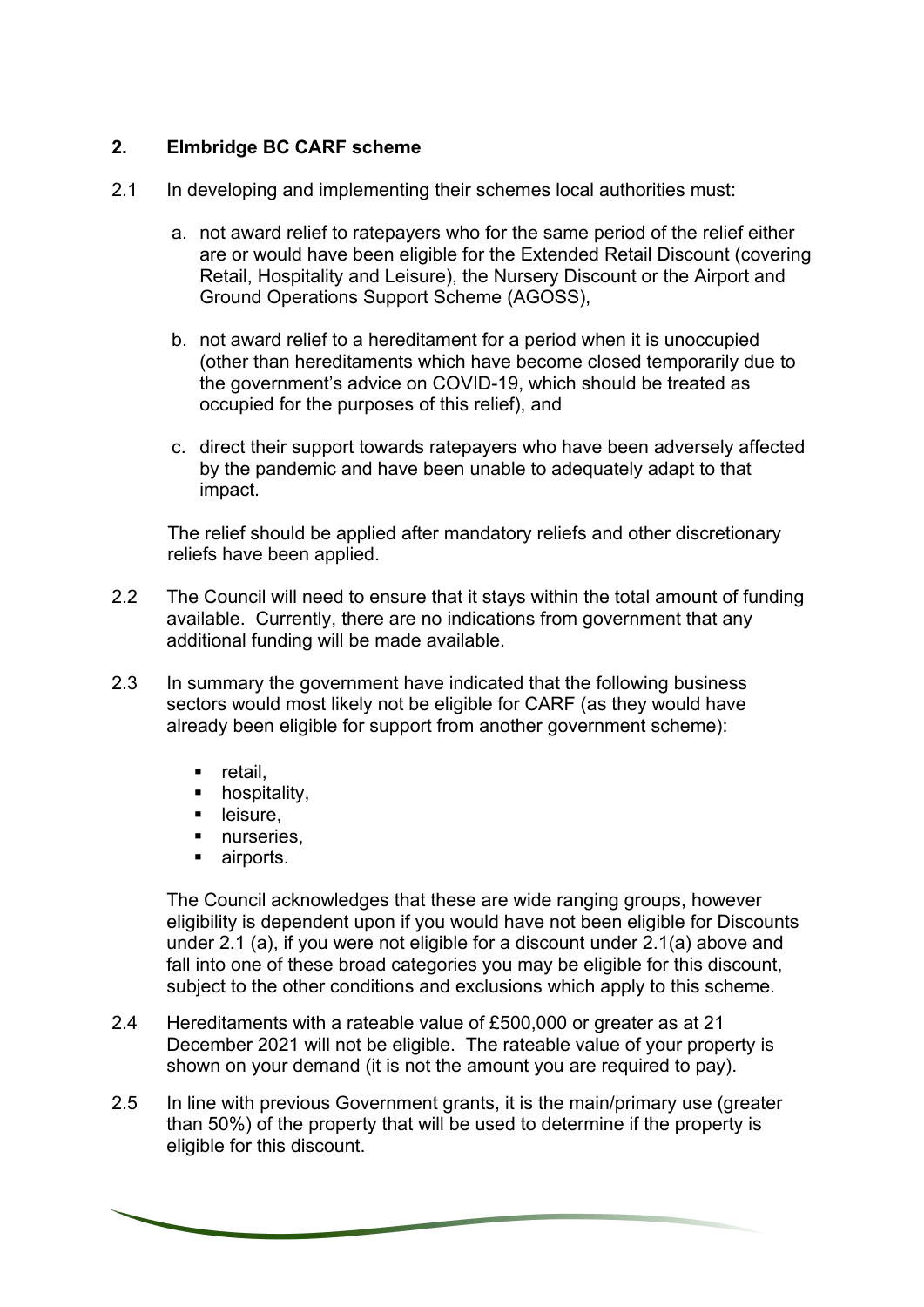- 2.6 The following main uses are excluded from relief under this scheme:
	- **Ces**
	- **Petrol Stations, pipelines & Storage**
	- Network operations, including communication stations
	- Car Parking Spaces
	- **Financial Services (e.g. bank)**
	- **Estate & Letting Agents**
	- **Professional Services (e.g. solicitor)**
	- **Medical Services (e.g. vets, dentist)**
	- **Advertising Rights**
	- **Public Services**
	- Schools & Colleges
	- **Mail & parcel delivery businesses**
	- **Pharmaceutical Companies**
	- **Utility Businesses**
	- Or other businesses that do not meet the spirit of this scheme.
- 2.7 The government funding made available for this scheme is available to reduce chargeable amounts in respect of 2021/22 business rates only.
- 2.8 The main purpose of this scheme is to assist ratepayers in the eligible business uses who have suffered a severe financial loss as a result of Covid 19 pandemic who have not received and are not eligible for  $-a$  reduction in their 2021/22 business rate bill from the Expanded Retail Discount or Nursery Discount.
- 2.9 Companies that are in administration, are insolvent or where a striking-off notice has been made are not eligible for a discount under this scheme.
- 2.10 The business property must be shown in the local rating list supplied to the Council by the Valuation Office for Elmbridge with its own rateable value as at 21 December 2021. If properties are subsequently brought into the rating list and backdated to a date before 21 December 2021 they will not eligible. The property must be occupied for any period that the discount is claimed.
- 2.11 Business ratepayers who became liable for the 2021/22 business rates after 21 December 2021 will not be eligible for this discount. Where we have reason to believe that the information held about the ratepayer is inaccurate at the 21 December 2021, we may withhold or recover the grant and take reasonable steps to identify the correct ratepayer.
- 2.12 Businesses will need to have been adversely affected by the pandemic and have been unable to adequately adapt to that impact. The business must have been adversely affected financially and be able to evidence such on request.
- 2.13 An application can be submitted by the ratepayer, or an agent authorised to act on their behalf. All applications for a discount under this scheme must be received by 15 March 2022. The 2021/22 rate bills will be amended subject to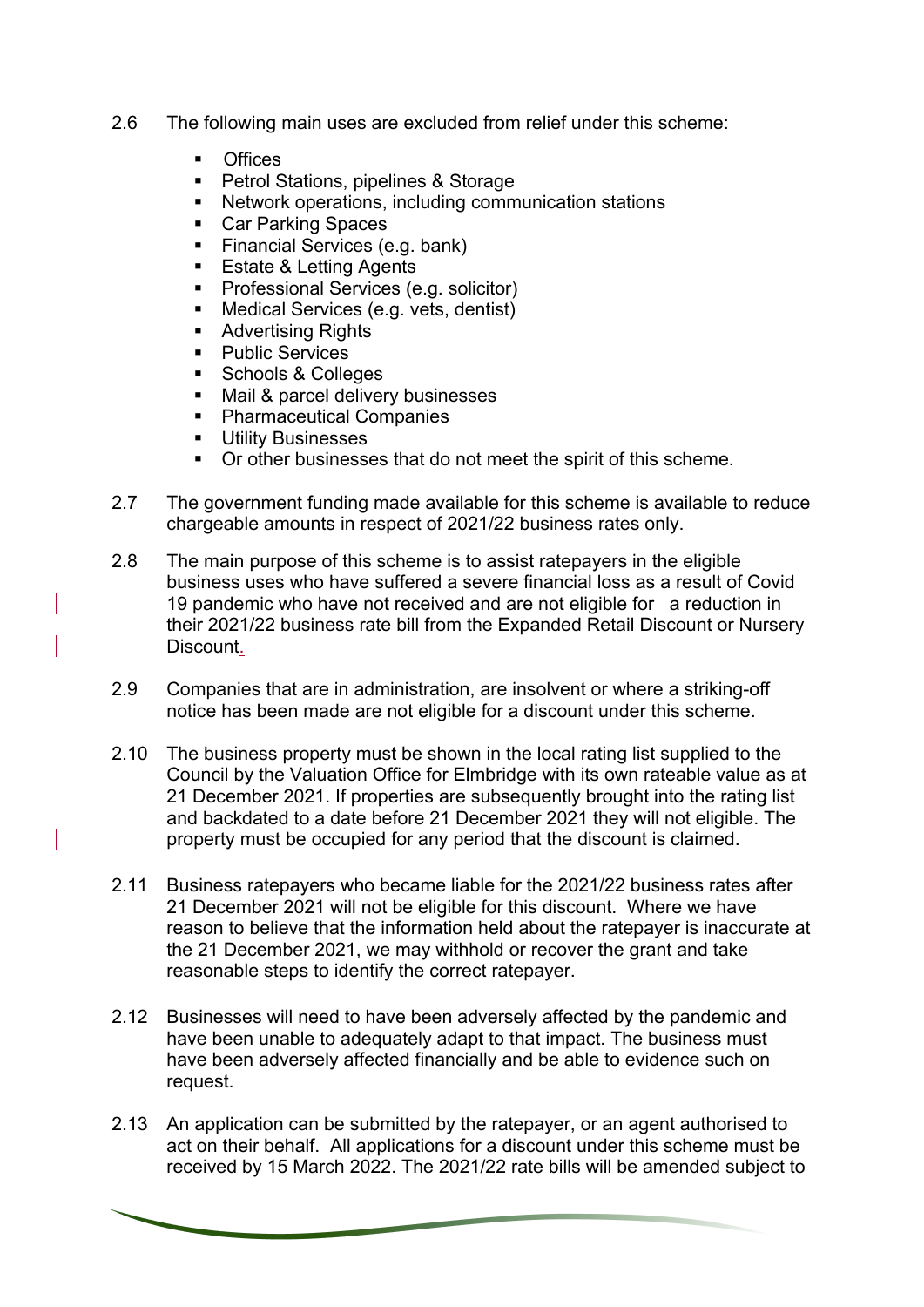receiving all of the required information by the 15 March, on or after the 16 March 2022..

- 2.14 Section 47 of the Local Government Finance Act 1988 states any decision to award must be made before six months after the end of the financial year in which the award days falls. Therefore, no new decision to award relief can be made after the 30 September 2022.
- 2.15 If the business is awarded a change in rateable value at any time but, in particular after 30 September any relief resulting in a discount decision made under this scheme will be adjusted accordingly, subject to the properties continuing eligibility and available funding.

#### **3. Awards of Relief (Discount)**

- 3.1 Unlike other government Covid support schemes this scheme is a discount against the business property demand (bill) for the 2021/22 Business Rates payable, it is not a cash payment of a grant. However, it may be the case that as a result of awarding the discount a business may be entitled to a refund on any payments it has made against its 2021/22 business rates, any refund will be processed after the award of the discount, and will be paid by the end of March 2022.
- 3.2 The submitted application form will be used for validation purposes. Only the first submitted application will be accepted.
- 3.3 The Council will write to those businesses who may be eligible based on the SCAT property description held by the Valuation Office Agency, HMRC by the 31 January 2022.
- 3.4 The discount will be awarded for the period April 2021 to March 2022 only. There will be no award for any other financial year under this scheme.
- 3.5 Ratepayers that occupy more than one property in Elmbridge will be entitled to a discount for each of their eligible properties, up to a combined rateable value maximum of £499,999.
- 3.6 The discount is likely to be 75% of the 2021/22 rate bill for the chargeable period. Depending on the funding available the Council reserves the right to alter the scheme, eligibility and the amount of the discount. A final decision will be made by 19 March 2022 on the percentage discount. We will notify you by email of the percentage discount awarded.
- 3.7 For the avoidance of doubt the maximum discount that will be awarded will not exceed the total chargeable amount for 2021/22 after the application of any other discounts or reliefs for which the business may be entitled.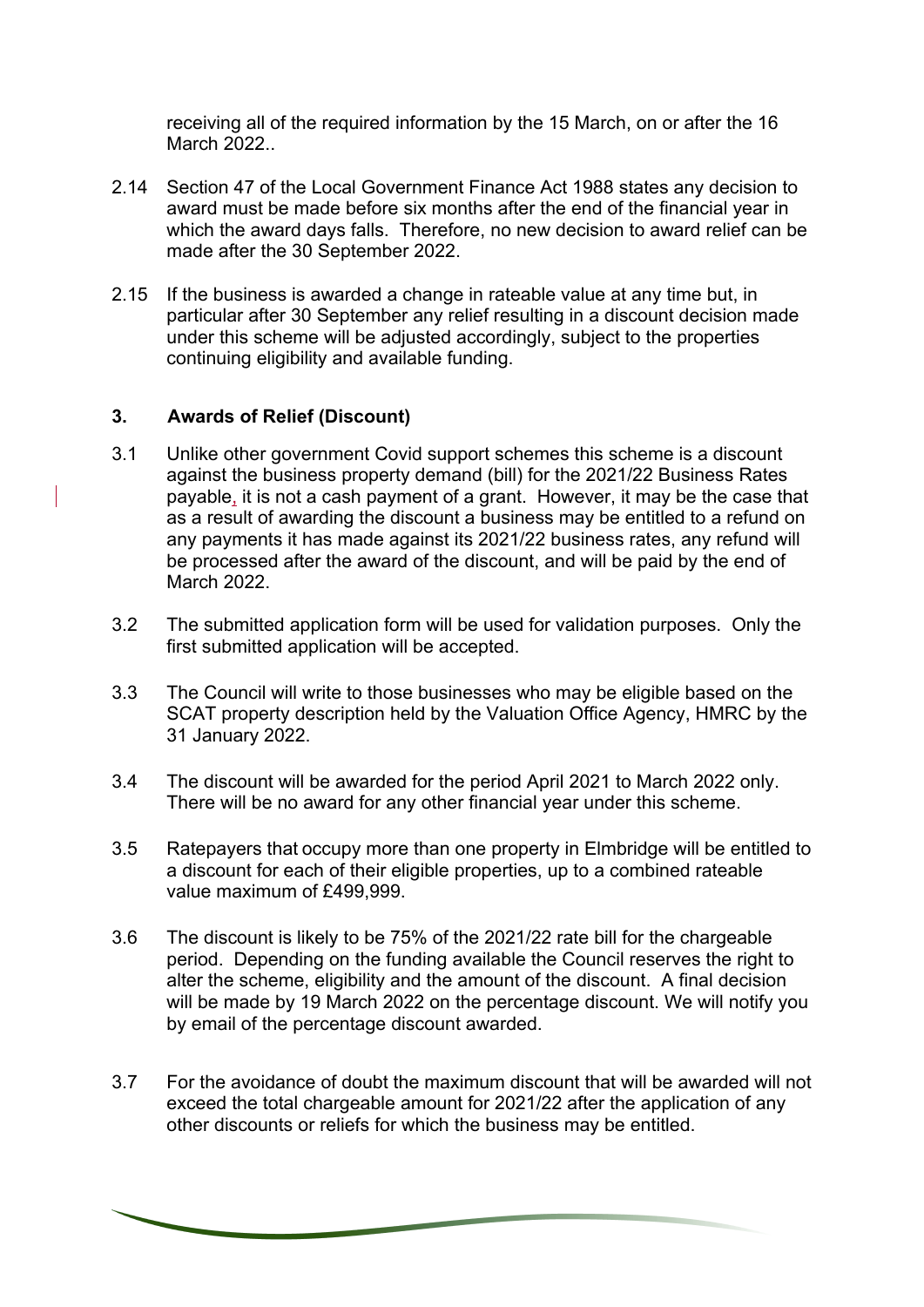3.8 Applications will only be accepted in electronic format using the web link provided in the letter, applications must be received 15 March 2022.

### **4. Fraud**

- 4.1 By accepting this relief, the business confirms that they are eligible for the discount scheme, including that the discount will be in compliance with subsidy rules. The Council and the government will not accept deliberate manipulation and fraud - and any business caught falsifying their records to gain the discount will face prosecution and any discount issued will be subject to claw back, as may any discounts paid in error.
- 4.2 The Council will use all available tools to identify potential fraud before and after the discount award. By submitting an application you are consenting for the Council to share the data on the application form for the purposes of validating the claim with any appropriate organisations, including the Department for Business, Energy & Industrial Strategy who may contact you for research and evaluation purposes. If you do not consent to the sharing of the information the claim will be deemed invalid.

### **5. Funding**

.

- 5.1 The government are only providing limited funding to the scheme, and the scheme has been prepared on the basis it will allocate 100% of the funding available (£3.8 million) to the businesses in Elmbridge.
- 5.2 The Council reserves the right to close the scheme without notice or based on a change in government instructions and/or guidelines in relation to this relief.
- 5.3 The nature of these businesses means that Elmbridge are uncertain about the number of business who would be eligible for these discounts. However, if the number of successful applications exceeds the available funding the Council reserves the right to amend, suspend or close the scheme immediately. For the avoidance of doubt this scheme will be a first come first served scheme until the available funding is utilised or 15 March 2022.
- 5.4 We reserve the right to consider partially completed applications as invalid, or applications which do not clearly provide the information required as invalid.
- 5.5 The Council reserves the right to reject an application if it does not meet the spirit of the governments discount scheme, or the criteria detailed in this scheme.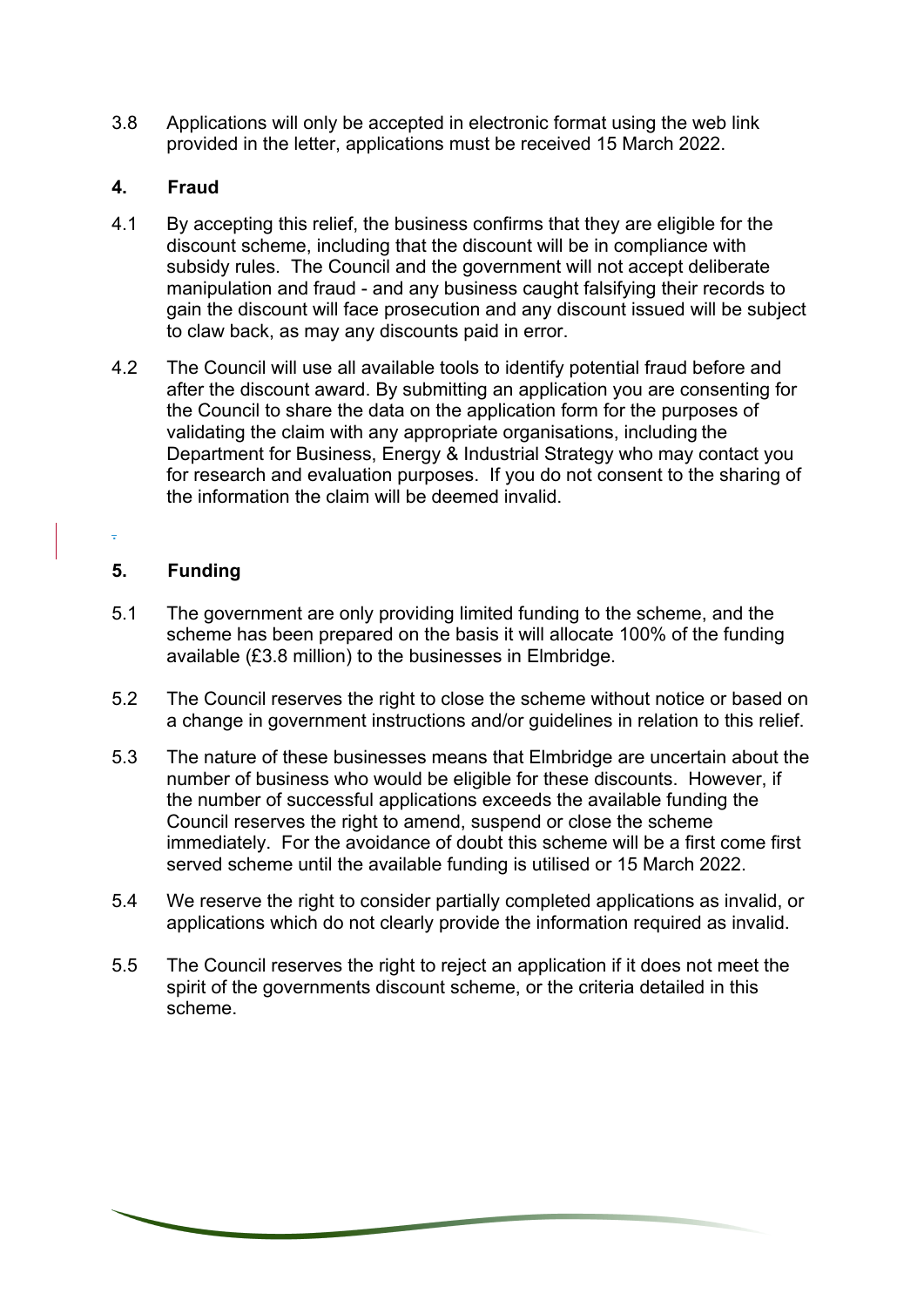### **6. Delegated Authority to Award Relief**

Delegated to Head of Finance or any officer delegated by the Head of Finance, with appeals to Section 151 Officer, Strategic Director and Deputy Chief Executive.

### **7. Appeals Process**

7.1 There is no statutory right of appeal against a decision regarding discretionary rate relief unless the decision is so unreasonable that no reasonable person could have reached it ('Wednesbury Rules').

However, the Council recognises that ratepayers should be entitled to have a discretionary decision reviewed if dissatisfied with the outcome. Only the ratepayer or authorised agent may appeal against the decision not to award relief or the level of relief awarded. Appeals must be made within four weeks of the notification of decision.

Appeals must be in writing specifying reasons why a decision should be amended and supported by relevant new or additional evidence.

An appeal will be deemed to be discontinued if further evidence requested from the ratepayer has not been received within four weeks of the request.

Appeals against decisions made under delegated authority by the Head of Finance will be considered by the Section 151 Officer, Strategic Director and Deputy Chief Executive.

## **8. Subsidy (previously State Aid)**

8.1 The EU State Aid rules no longer apply to subsidies in the UK following the end of the transition period. This does not impact the limited circumstances in which State aid rules still apply under the Withdrawal Agreement. On 4 March 2021 new subsidy allowances were established for the COVID-19 business discounts schemes.

The scheme rules below apply at the level of economic actor, which is defined as an entity or a group of entities constituting a single economic entity regardless of its legal status, that is engaged in an economic activity by offering goods or services on a market.

**It is the responsibility of businesses to declare their subsidy eligibility position, and they may wish to seek appropriate advice before making any declaration.**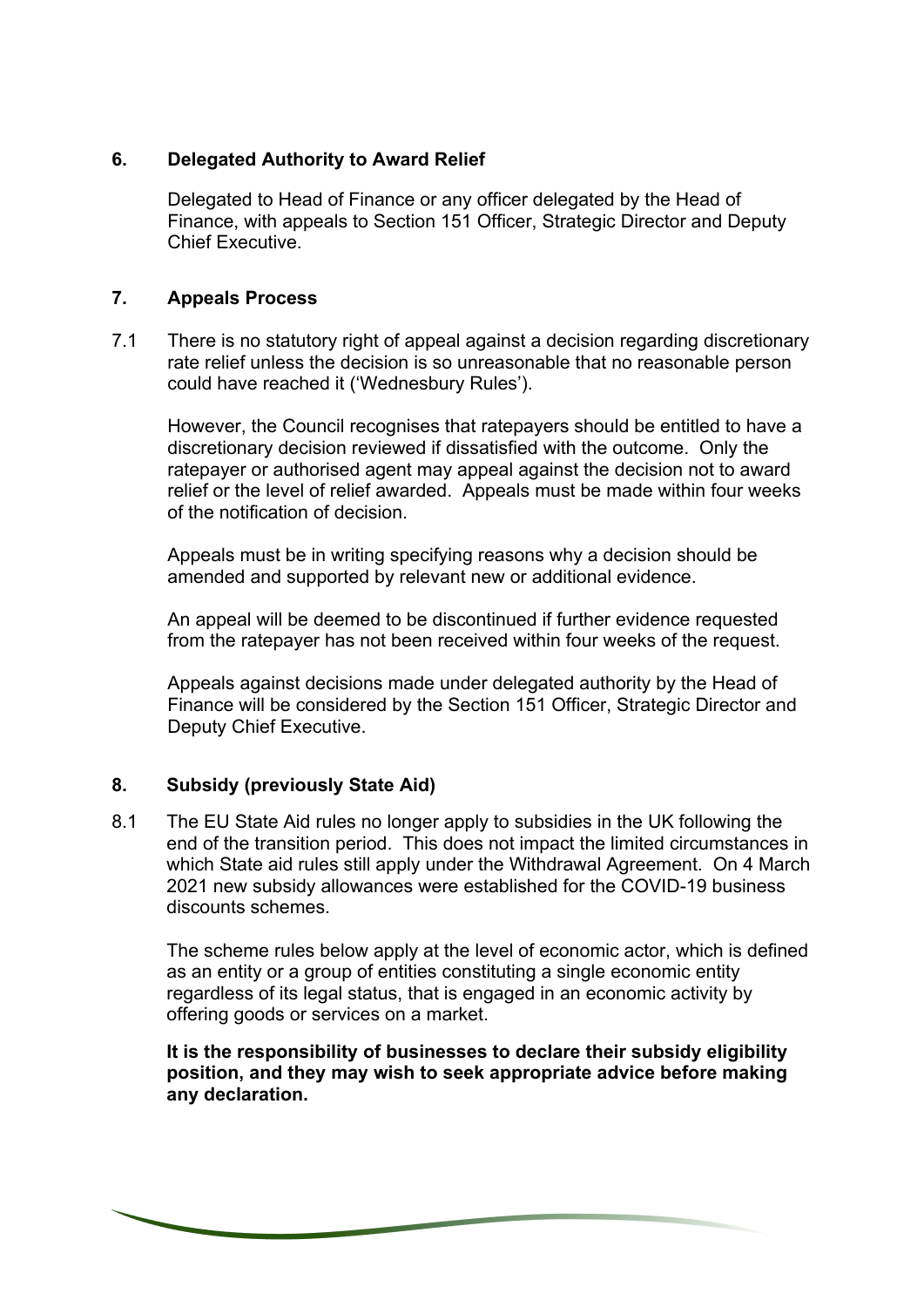There are three subsidy allowances for this scheme set out below:

1) Small Amounts of Financial Assistance Allowance

This allowance is 325,000 Special Drawing Rights, to a single economic actor over any period of three fiscal years, which is the equivalent of £335,000 as at 2 March 2021. An applicant may elect not to receive discounts under the Small Amounts of Financial Assistance Allowance and instead receive discounts only using the below allowances available under this scheme.

2) COVID-19 Business Discount Allowance

Where the Small Amounts of Financial Assistance Allowance has been reached, discounts may be paid under the COVID-19 Business Discount Allowance (subsidies discounted on a temporary basis to respond to a national or global economic emergency). For the purposes of these scheme rules, this allowance is £1,900,000 per single economic actor. This allowance includes any discounts previously received under the COVID-19 business discount schemes and any State aid previously received under the European Commission's Temporary Framework across any other UK scheme. This may be combined with the Small Amounts of Financial Assistance Allowance to equal £2,243,000 (subject to the exact amount applicable under the Small Amounts of Financial Assistance Allowance using the Special Drawing Right calculator).

3) COVID-19 Business Discount Special Allowance

Where an applicant has reached its limit under the Small Amounts of Financial Assistance Allowance and COVID-19 Business Discount Allowance, it may be able to access a further allowance of funding under these scheme rules of up to £10,000,000 per single economic actor, provided the conditions below are met. The business must declare that they meet all the conditions below and supply accounting evidence to satisfy conditions a & b:

- a. The Special Allowance covers only the applicant's uncovered fixed costs incurred during the period between 1 March 2020 and 31 March 2022, including such costs incurred in any part of that period ('eligible period');
- b. Applicants must demonstrate a decline in turnover during the eligible period of at least 30% compared to the same period in 2019. The calculation of losses will be based on audited accounts or official statutory accounts filed at Companies House, or approved accounts submitted to HMRC which includes information on the applicant's profit and loss.
- c. Uncovered fixed costs' means fixed costs not otherwise covered by profit, insurance or other subsidies.
- d. The total subsidy under this allowance must not exceed 70% of the applicant's uncovered fixed costs, except for micro and small enterprises (for the purposes of this scheme defined as less than 50 employees and less than £10,000,000 of annual turnover and/or